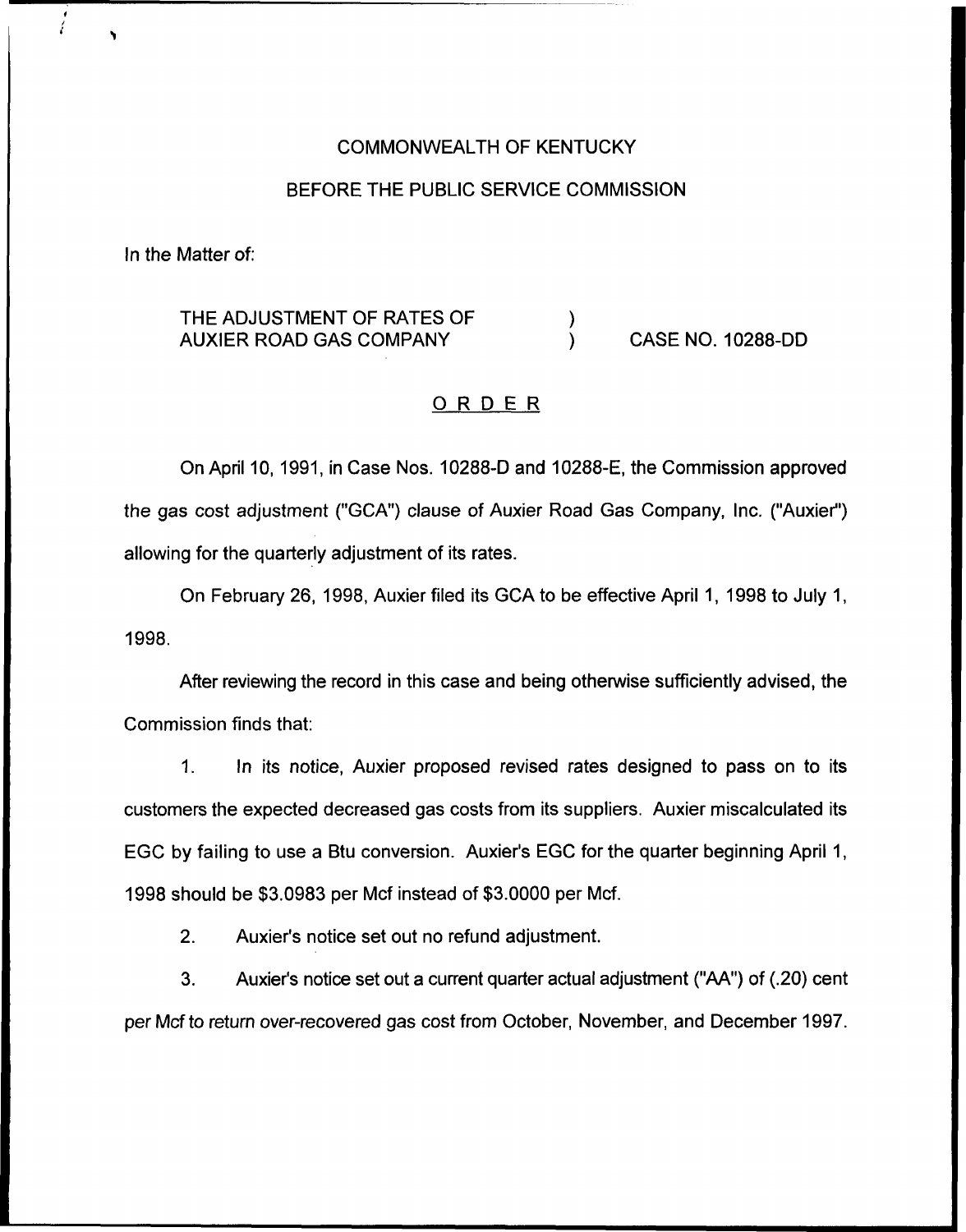The total AA of (34.70) cents per Mcf is designed to reflect the current over-collection, as I well as under- and over-recoveries from previous periods.

4. Auxier's notice set out a current quarter balance adjustment ("BA") of (.60) cents per Mcf. The total BA of (2.5) cents per Mcf includes reconciling BA adjustments from previous quarters.

5. These adjustments produce a gas cost recovery rate of \$2.7263 Mcf, 4.63 cents per Mcf more than the prior rate.

6. The rate adjustment in the Appendix to this Order is fair, just, and reasonable, in the public interest, and should be effective with service rendered on and after April 1, 1998.

IT IS THEREFORE ORDERED that:

1. The rates proposed by Auxier are hereby denied.

2. The rates in the Appendix to this Order are fair, just, and reasonable and are approved effective for service rendered on and after April 1, 1998.

3. Within 30 days of the date of this Order, Auxier shall file with the Commission its revised tariffs setting out the rates authorized herein.

Done at Frankfort, Kentucky, this 26th day of March, 1998.

#### PUBLIC SERVICE COMMISSION

 $\frac{8}{\sqrt{2}}$ Chairm<del>á</del> Vice Chairma

**ATTES** 

Executive Director 8ommissioner